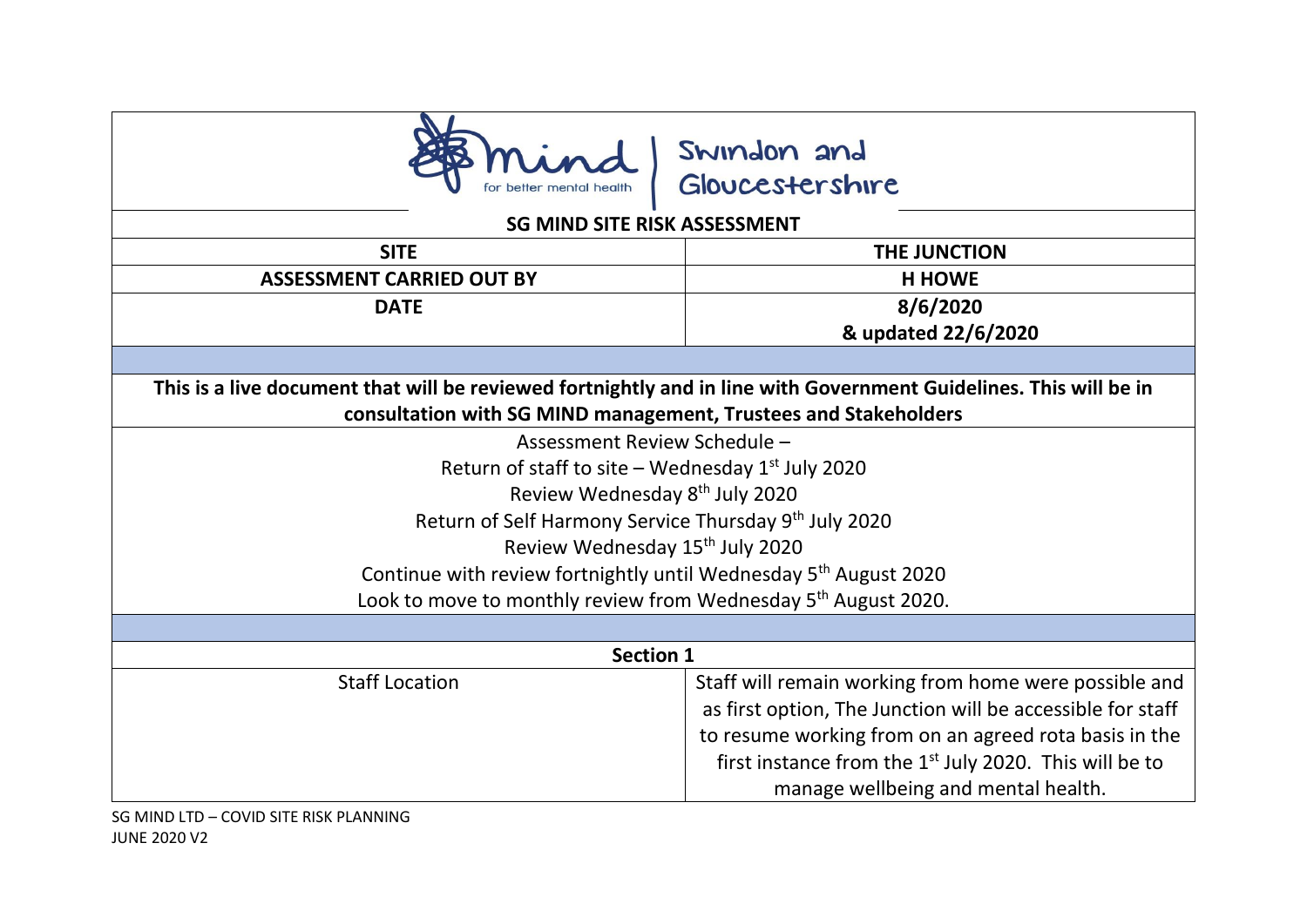| <b>SG MIND SITES</b> | Staff can access Sanford Street offices and The Junction |
|----------------------|----------------------------------------------------------|
|                      | for materials, printing, post and files.                 |
|                      |                                                          |

| THE JUNCTION RISK ASSESSMENT |                                 |                                                        |                                                                     |                                          |                    |                         |
|------------------------------|---------------------------------|--------------------------------------------------------|---------------------------------------------------------------------|------------------------------------------|--------------------|-------------------------|
| What are the<br>hazards?     | Who might be<br>harmed and how? | What are you already<br>doing to control the<br>risks? | What further action<br>do you need to take<br>to control the risks? | Who needs to<br>carry out the<br>action? | When by?<br>(Date) | <b>Date</b><br>complete |
| Use of The Junction          | Staff may be more at            | The Junction has been                                  | Provide staff when                                                  | H HOWE and                               | 8/7/2020           |                         |
| site, this includes          | risk of contracting the         | clearly marked with                                    | they return to site                                                 | management                               |                    |                         |
| office space, kitchen        | virus and or spreading          | industry standard                                      | with copies of                                                      | team.                                    |                    |                         |
| area, toilets and            | to others inside and            | signage.                                               | assessment and                                                      |                                          |                    |                         |
| shared communal              | outside of site.                | Staff will be                                          | agreement on use of                                                 |                                          |                    |                         |
| space.                       | Contact with multiple           | temperature checked                                    | PPE - staff to sign off.                                            |                                          |                    |                         |
|                              | / high traffic space            | on entering the site                                   | Keep staff updated as                                               |                                          |                    |                         |
|                              | increasing risk of              | and will sanitise their                                | part of LIVE RISK                                                   |                                          |                    |                         |
|                              | contamination.                  | hands at entry station                                 | PROCESS.                                                            |                                          |                    |                         |
|                              |                                 | placed internally at                                   | Monitor possible                                                    |                                          |                    |                         |
|                              |                                 | both site entrances.                                   | need for increased                                                  |                                          |                    |                         |
|                              |                                 | Maximum numbers of                                     | refuse disposal                                                     |                                          |                    |                         |
|                              |                                 | people have been set                                   | collections.                                                        |                                          |                    |                         |
|                              |                                 | per room; this is up to                                | Monitor possible                                                    |                                          |                    |                         |
|                              |                                 | six in the main                                        | need for increased                                                  |                                          |                    |                         |
|                              |                                 | communal space.                                        | frequency of                                                        |                                          |                    |                         |
|                              |                                 | One in the toilet                                      | replenishing                                                        |                                          |                    |                         |
|                              |                                 | space.                                                 | antibacterial                                                       |                                          |                    |                         |
|                              |                                 | Two in both office                                     | dispensers.                                                         |                                          |                    |                         |
|                              |                                 | spaces.                                                | Monitor cleaning of                                                 |                                          |                    |                         |
|                              |                                 |                                                        | communal space.                                                     |                                          |                    |                         |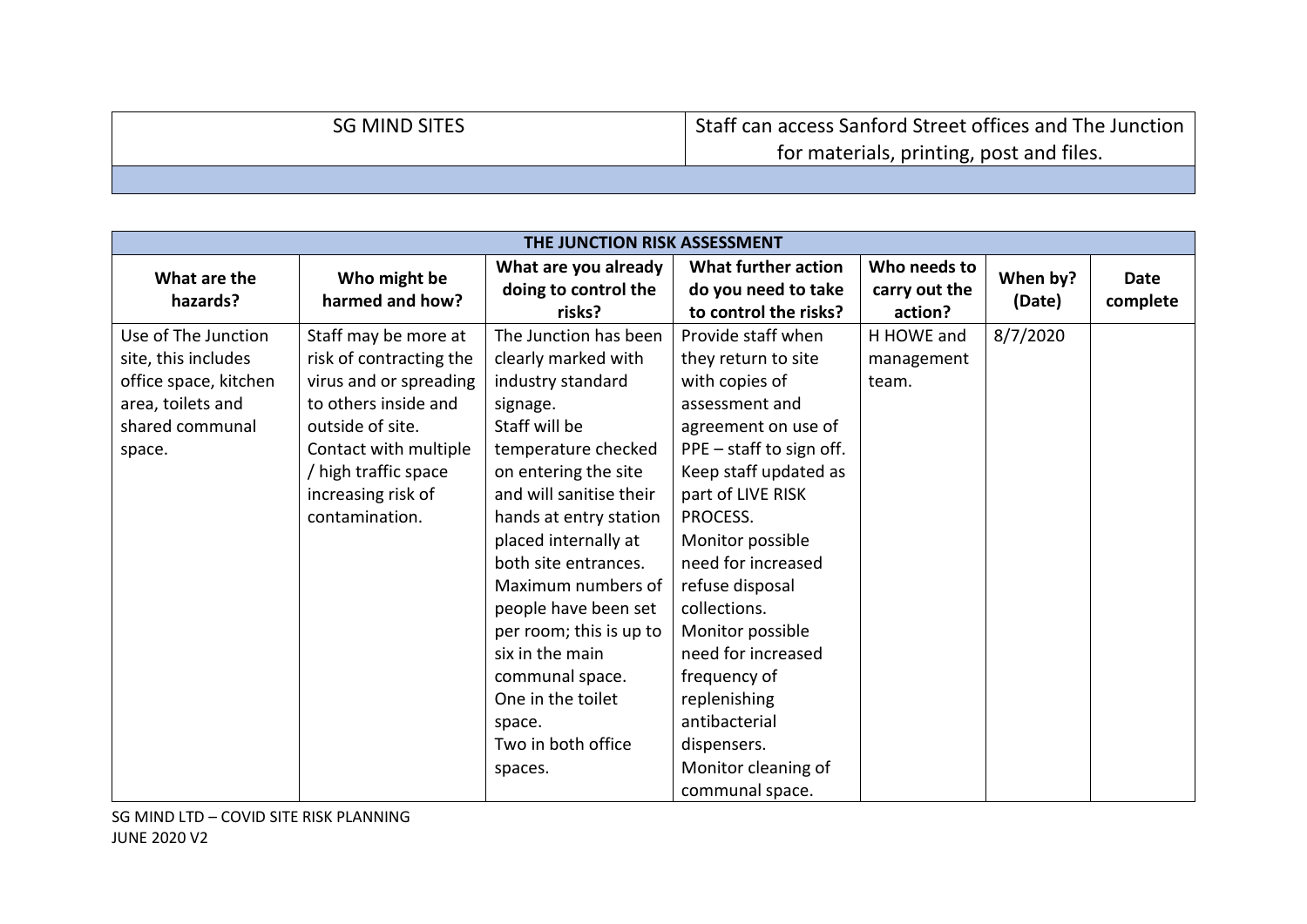| One in the kitchen      | Set up items                        |  |  |
|-------------------------|-------------------------------------|--|--|
|                         |                                     |  |  |
| space.                  | purchased for site -                |  |  |
| In the staff entrance   |                                     |  |  |
| there is a PPE storage  | Clear, industry<br>$\bullet$        |  |  |
| / collection space. ALL | standard                            |  |  |
| staff will have their   | signage on 2                        |  |  |
| own PPE clear box.      | metre                               |  |  |
| When staff are on       | distancing, floor                   |  |  |
|                         | marking &                           |  |  |
| site, ALL internal      | hand-washing                        |  |  |
| doors will remain       | Waste bins in                       |  |  |
| open.                   | wash rooms,                         |  |  |
| Toilet area to be       | kitchen and                         |  |  |
| disinfected / wiped     | entry doors for                     |  |  |
| down after each use     | PPE disposal                        |  |  |
| with materials          | and hand-towel                      |  |  |
| supplied.               | disposal                            |  |  |
|                         | Waste bags                          |  |  |
|                         | Anti Bacterial                      |  |  |
|                         | floor cleaner                       |  |  |
|                         | <b>Plastic seating</b><br>$\bullet$ |  |  |
|                         | that can be                         |  |  |
|                         | disinfected.                        |  |  |
|                         | Hand towel<br>$\bullet$             |  |  |
|                         | dispensers at                       |  |  |
|                         | kitchen and                         |  |  |
|                         | bathroom area                       |  |  |
|                         | + paper hand-                       |  |  |
|                         | towels                              |  |  |
|                         | Non contact<br>$\bullet$            |  |  |
|                         | infrared                            |  |  |
|                         | thermometer                         |  |  |
|                         | for clients                         |  |  |
|                         |                                     |  |  |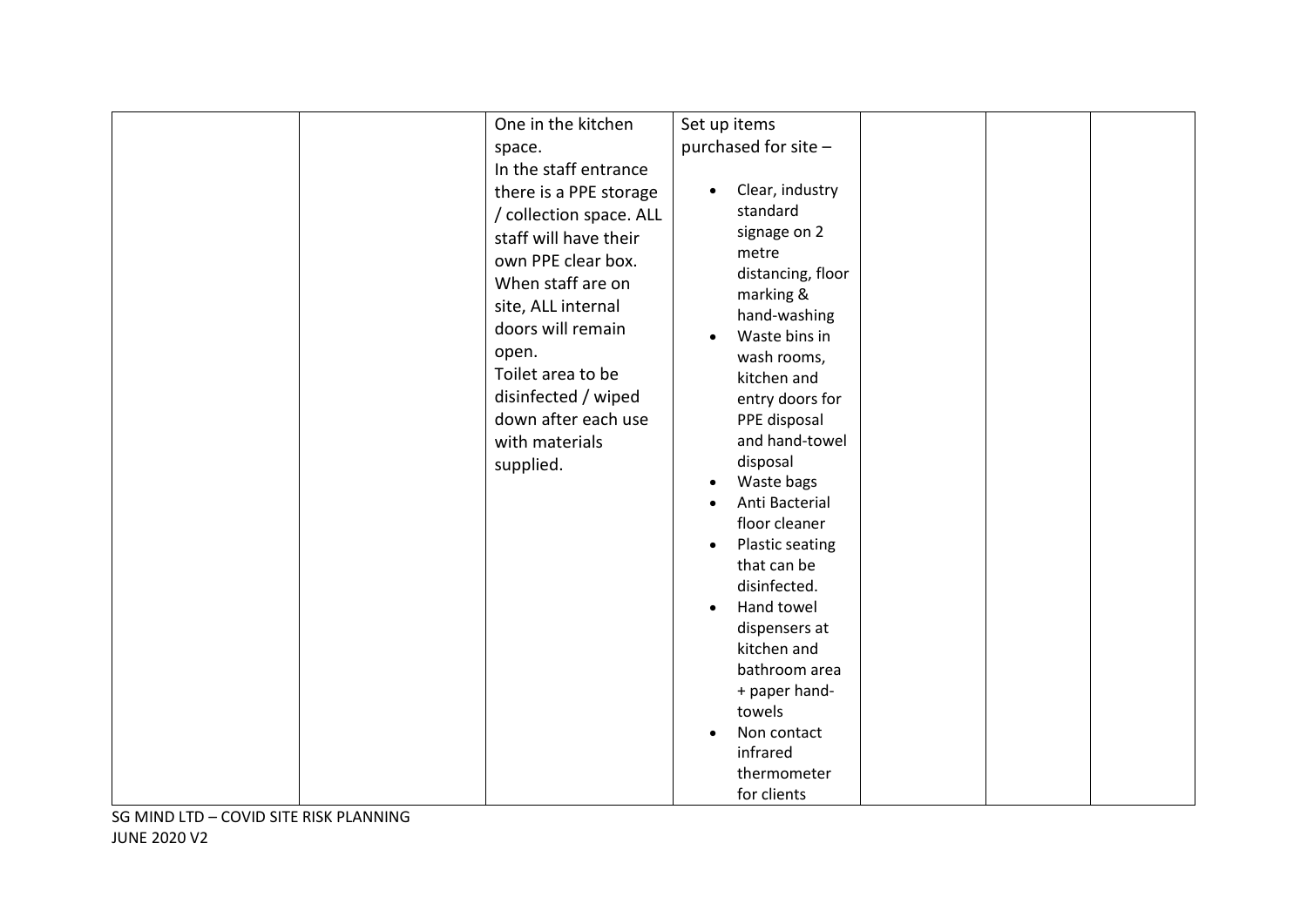|                      |                     |                         | attending the         |            |           |  |
|----------------------|---------------------|-------------------------|-----------------------|------------|-----------|--|
|                      |                     |                         | site.                 |            |           |  |
|                      |                     |                         |                       |            |           |  |
| Toilet space         | Entry when in use,  | Only the accessible     | Process to be shared  | H Howe and | 1/7/2020/ |  |
|                      | risk of contact /   | toilet will be open to  | with staff and        | Management | ongoing.  |  |
| - NB This is         | contamination.      | use for clients and     | implemented by staff. | team.      |           |  |
| also                 |                     | one standard cubicle    |                       |            |           |  |
| applicable to        |                     | will be open for staff  |                       |            |           |  |
| section 2            |                     | use. Both cubicles will |                       |            |           |  |
|                      |                     | be clearly marked on    |                       |            |           |  |
|                      |                     | the doors Re usage.     |                       |            |           |  |
|                      |                     | The main washroom       |                       |            |           |  |
|                      |                     | door will be open at    |                       |            |           |  |
|                      |                     | all times when staff    |                       |            |           |  |
|                      |                     | are on site, this will  |                       |            |           |  |
|                      |                     | provide distanced       |                       |            |           |  |
|                      |                     | visibility on usage of  |                       |            |           |  |
|                      |                     | cubicles. Cubicle       |                       |            |           |  |
|                      |                     | handles - toilet and    |                       |            |           |  |
|                      |                     | door will be wiped      |                       |            |           |  |
|                      |                     | down with disposable    |                       |            |           |  |
|                      |                     | towel and disinfectant  |                       |            |           |  |
|                      |                     | after each use. Towel   |                       |            |           |  |
|                      |                     | will be disposed of in  |                       |            |           |  |
|                      |                     | open bin in washroom    |                       |            |           |  |
|                      |                     | and hand washing        |                       |            |           |  |
|                      |                     | must then take place.   |                       |            |           |  |
| Use of equipment and | Increased risk of   | ALL staff will have     | Show staff how to use | H Howe and | 1/7/2020/ |  |
| shared space.        | contamination /     | their own PPE box       | PPE and dispose of    | Management | ongoing.  |  |
|                      | spread of virus via | with protective PPE     | used items safely.    | team.      |           |  |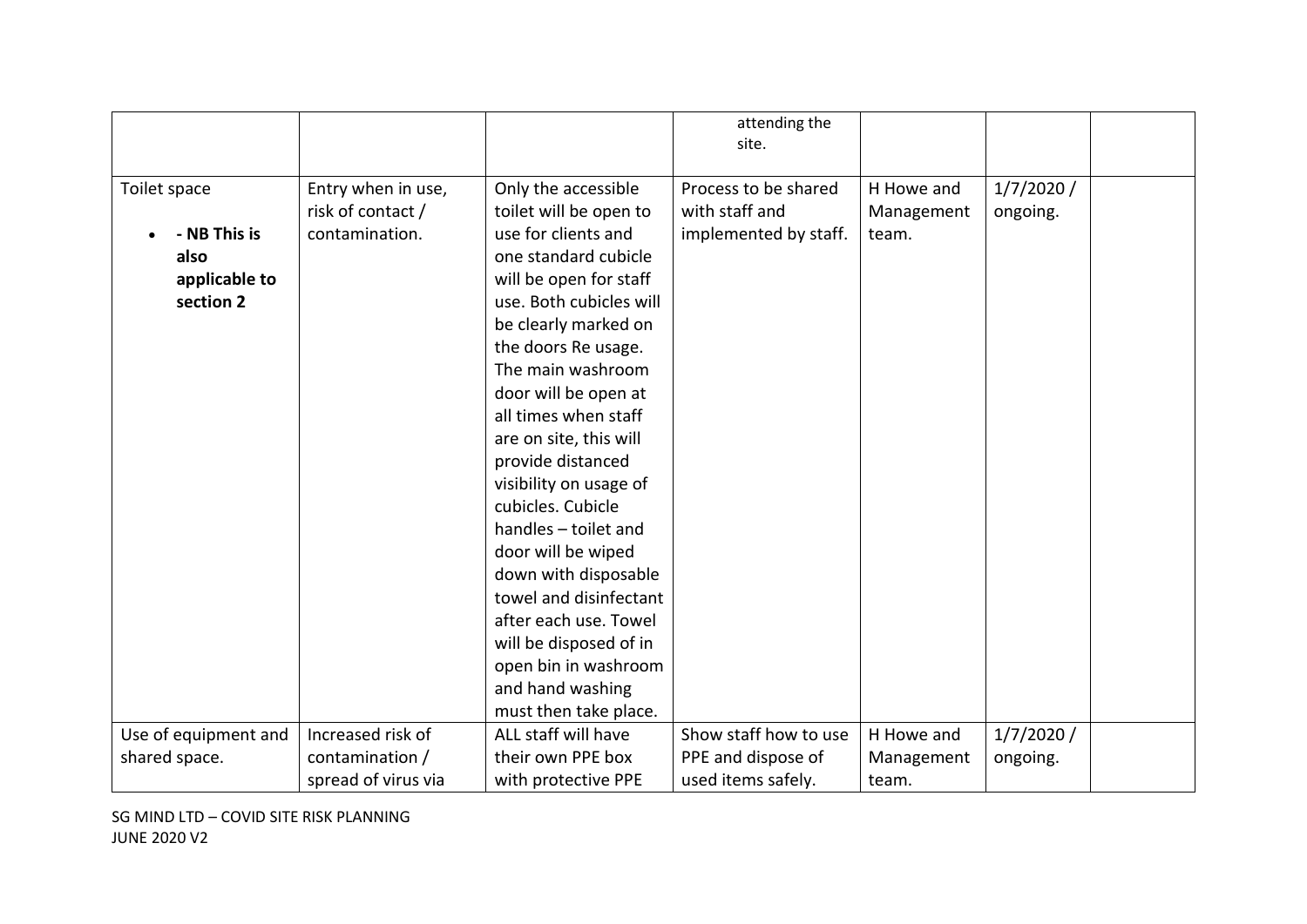| shared usage of space | kit that includes but is     | Increase cleaning to      |  |  |
|-----------------------|------------------------------|---------------------------|--|--|
| and equipment.        | not exhaustive of -          | whole site to daily.      |  |  |
|                       |                              |                           |  |  |
|                       |                              | Add daily register to     |  |  |
|                       | Full, Clear,<br>$\bullet$    | monitor site usage.       |  |  |
|                       | cushioned face               | <b>Monitor Government</b> |  |  |
|                       | visors                       | advice and staff          |  |  |
|                       | Hand sanitiser               | wellbeing / comfort       |  |  |
|                       | Latex free                   | with risk measures.       |  |  |
|                       | gloves                       | Monitor need to           |  |  |
|                       | disposable                   | replenish PPE.            |  |  |
|                       | Disposable /<br>$\bullet$    |                           |  |  |
|                       | Surgical face                |                           |  |  |
|                       | masks                        |                           |  |  |
|                       | Disposable blue<br>$\bullet$ |                           |  |  |
|                       | paper towel roll             |                           |  |  |
|                       | Antibacterial                |                           |  |  |
|                       | spray                        |                           |  |  |
|                       | <b>Tissues</b>               |                           |  |  |
|                       | Pens & pencils               |                           |  |  |
|                       | Sharpie Marker               |                           |  |  |
|                       | pen                          |                           |  |  |
|                       | Antibacterial<br>$\bullet$   |                           |  |  |
|                       | wipes                        |                           |  |  |
|                       |                              |                           |  |  |
|                       | Clear signage in all         |                           |  |  |
|                       | site areas on social         |                           |  |  |
|                       | distancing.                  |                           |  |  |
|                       | Floor spaces in main         |                           |  |  |
|                       | communal area                |                           |  |  |
|                       | marked.                      |                           |  |  |
|                       | Open, lined bins for         |                           |  |  |
|                       | non-contact disposal         |                           |  |  |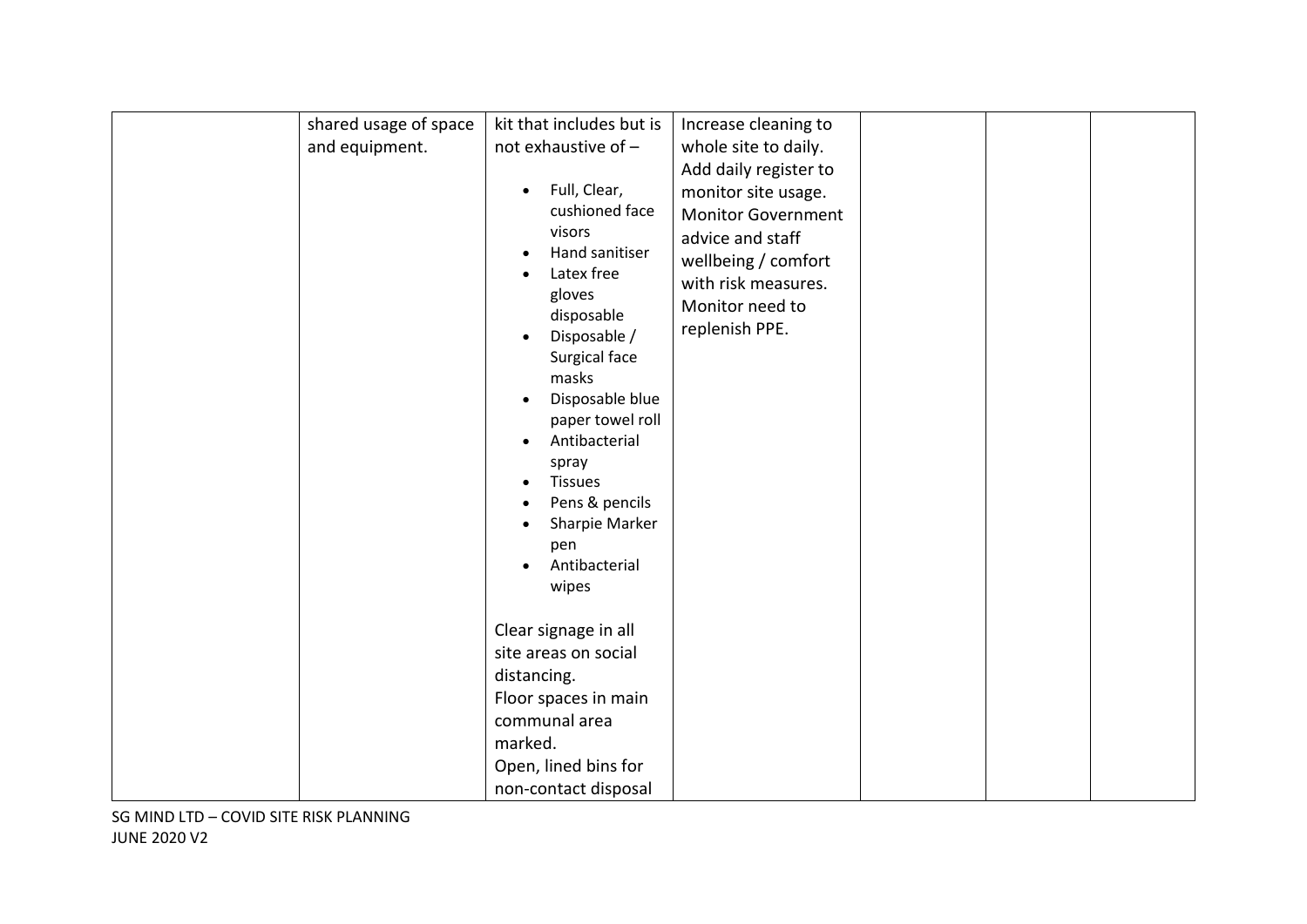|                      |                        | of hand towels and       |                      |            |      |  |
|----------------------|------------------------|--------------------------|----------------------|------------|------|--|
|                      |                        | rubbish.                 |                      |            |      |  |
|                      |                        | Disposable hand          |                      |            |      |  |
|                      |                        | towels in toilet and     |                      |            |      |  |
|                      |                        | kitchen space.           |                      |            |      |  |
|                      |                        | Regular hand             |                      |            |      |  |
|                      |                        | washing.                 |                      |            |      |  |
|                      |                        | Site & workspace         |                      |            |      |  |
|                      |                        | cleaning.                |                      |            |      |  |
|                      |                        | Staff to only use their  |                      |            |      |  |
|                      |                        | IT hardware and store    |                      |            |      |  |
|                      |                        | this away daily in their |                      |            |      |  |
|                      |                        | PPE box.                 |                      |            |      |  |
|                      |                        | When staff are on site   |                      |            |      |  |
|                      |                        | rear external door is    |                      |            |      |  |
|                      |                        | to remain open for       |                      |            |      |  |
|                      |                        | improved clean           |                      |            |      |  |
|                      |                        | airflow.                 |                      |            |      |  |
|                      |                        | Set maximum              |                      |            |      |  |
|                      |                        | numbers on site and      |                      |            |      |  |
|                      |                        | in site spaces to be     |                      |            |      |  |
|                      |                        | adhered to at all        |                      |            |      |  |
|                      |                        | times.                   |                      |            |      |  |
| Staffing levels /    | Staff identified as    | Increased supervision    | In place and active. | H Howe and | Live |  |
| business continuity. | needing to self-       | for whole team via       | Continue to monitor. | Management |      |  |
|                      | isolate.               | external provider.       |                      | team.      |      |  |
|                      | Staff identified as    | Increased staff          |                      |            |      |  |
|                      | Vulnerable.            | supervision with SG      |                      |            |      |  |
|                      | Childcare - schools or | MIND line managers.      |                      |            |      |  |
|                      | childcare removed.     |                          |                      |            |      |  |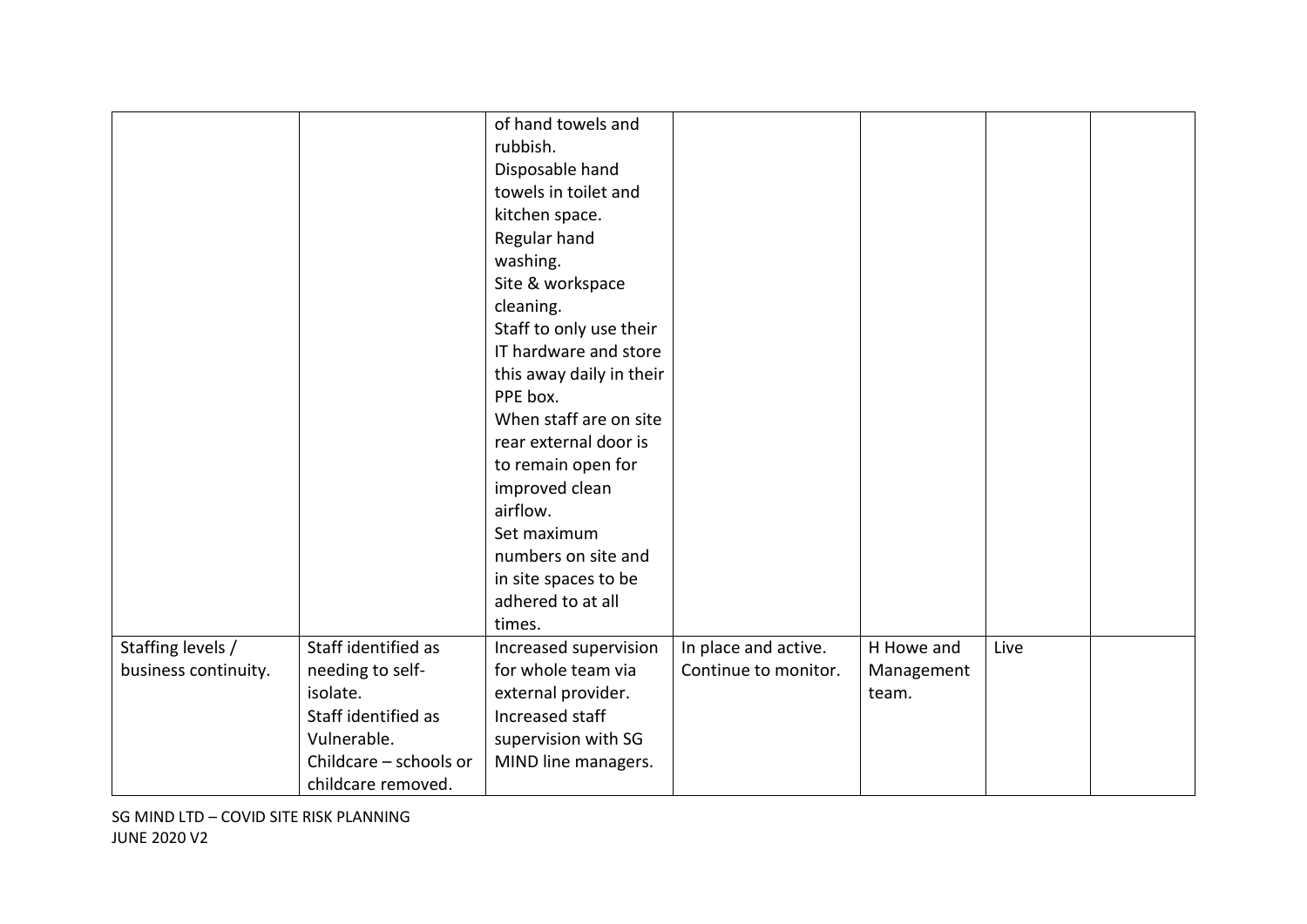|                                                             | Staff wellbeing and<br>sickness levels<br>deteriorate.                                                                                                                      | Supportive measures<br>implemented to allow<br>for remote                                                                                                                                                                                                                                                                                                    |                                                                                                                                        |                                               |                       |  |
|-------------------------------------------------------------|-----------------------------------------------------------------------------------------------------------------------------------------------------------------------------|--------------------------------------------------------------------------------------------------------------------------------------------------------------------------------------------------------------------------------------------------------------------------------------------------------------------------------------------------------------|----------------------------------------------------------------------------------------------------------------------------------------|-----------------------------------------------|-----------------------|--|
| Staff wellbeing and<br>work placed comfort.                 | Anxiety of increased<br>risk to staff's health<br>from the virus.<br>Increased anxiety /<br>stress due to new<br>protective measures<br>required in working<br>environment. | continuation of work.<br>Time allocated for<br>daily cleaning and<br>prep of workspace.<br>Weekly team support<br>via line managers.<br>Management on call<br>to debrief and<br>support.<br>Encouragement to<br>plan regular annual<br>leave breaks.                                                                                                         | Continue clear and<br>timely updates of<br>business planning to<br>all staff.<br>Continue to support<br>and address staff<br>concerns. | Management<br>team,<br>overseen by H<br>Howe. | Live                  |  |
| <b>Staff Communal</b><br>Space $-$ Lunch /<br><b>Breaks</b> | Increased risk of<br>contamination /<br>spread of virus.                                                                                                                    | The one kitchen space<br>will only be used by<br>one staff member at a<br>time. Staff will use<br>PPE / Antibacterial<br>supplies provided to<br>clean area down after<br>each use. Staff will<br>keep their own<br>utensils, plates, mugs<br>in their PPE box<br>provided. No utensils<br>or food will be left in<br>kitchen space. Milk<br>sachets will be | Share and embed plan<br>with staff.<br>Continue to monitor<br>and assess risk<br>measures are being<br>followed.                       | Management<br>team and<br>staff               | 1/7/2020/<br>ongoing. |  |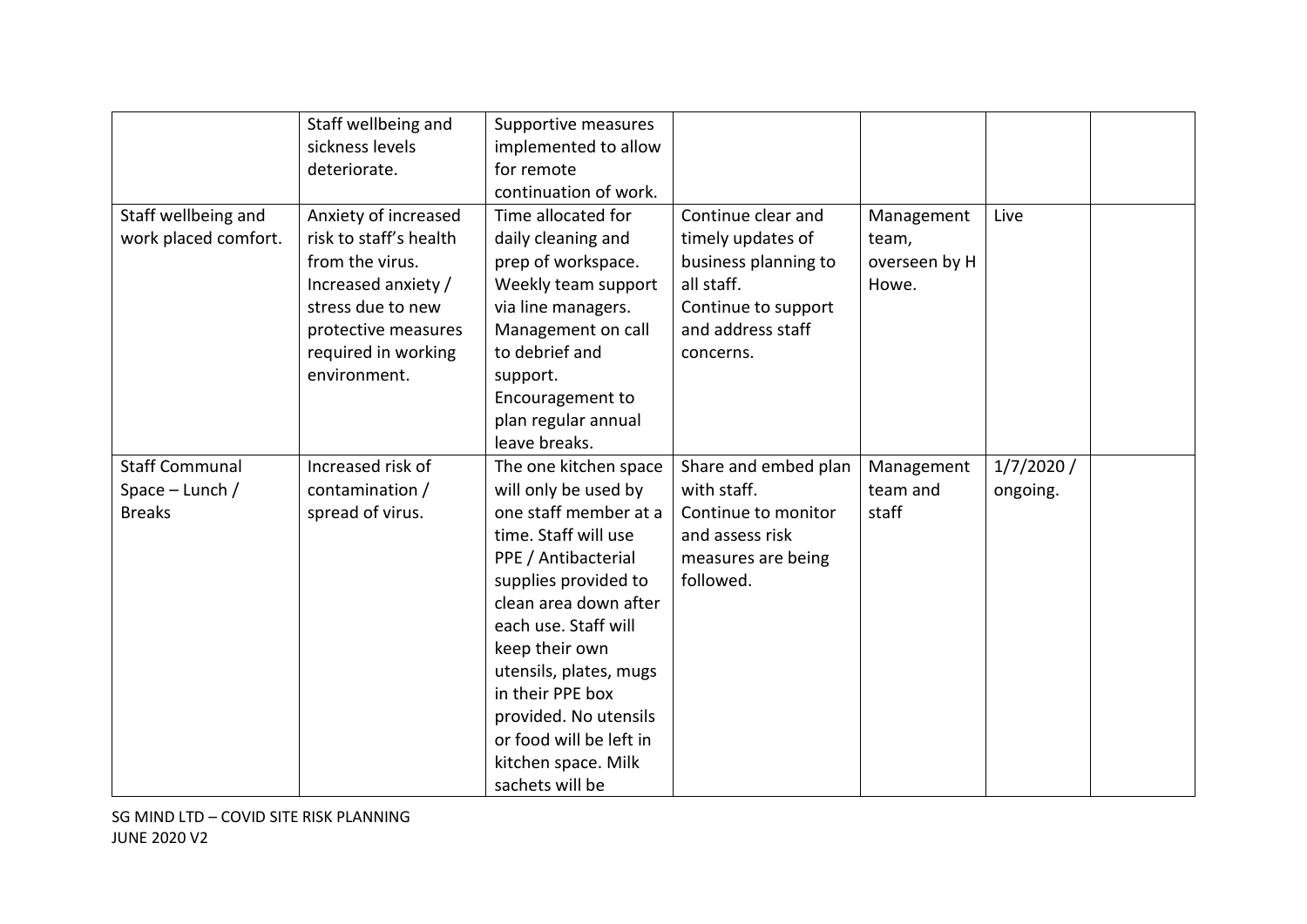|                          |                      | provided in place of      |                       |            |              |  |
|--------------------------|----------------------|---------------------------|-----------------------|------------|--------------|--|
|                          |                      | refrigerated milk. The    |                       |            |              |  |
|                          |                      | fridge will not be        |                       |            |              |  |
|                          |                      | used. Lunch breaks        |                       |            |              |  |
|                          |                      | will need to be taken     |                       |            |              |  |
|                          |                      | at desks or off site.     |                       |            |              |  |
| Staff responsibility for | Staff, visitors and  | Signage and markings      | Distancing must be    | H Howe and | $1/7/2020 -$ |  |
| welfare and safety.      | general public.      | on numbers and            | adhered to including  | Management | ongoing      |  |
|                          | Risk of spread of    | distancing in place.      | set numbers in site   | team.      |              |  |
|                          | virus.               | Policy, company           | spaces.               |            |              |  |
|                          | Not using PPE.       | updates and risk          | All staff must update |            |              |  |
|                          | Not adhering to site | assessment shared         | themselves of SG      |            |              |  |
|                          | risk control.        | and on One Drive          | MIND policy and       |            |              |  |
|                          |                      |                           |                       |            |              |  |
|                          |                      | system.                   | guidance as per their |            |              |  |
|                          |                      | Staff PPE kits ready.     | contracts.            |            |              |  |
|                          |                      | <b>Cleaning processes</b> | Once collected, staff |            |              |  |
|                          |                      | shared and displayed.     | must adhere to use of |            |              |  |
|                          |                      |                           | $PPE - if numbers of$ |            |              |  |
|                          |                      |                           | people go above one   |            |              |  |
|                          |                      |                           | in a workspace,       |            |              |  |
|                          |                      |                           | provided face masks   |            |              |  |
|                          |                      |                           | are advised to be     |            |              |  |
|                          |                      |                           | worn.                 |            |              |  |
|                          |                      |                           | Regular hand washing  |            |              |  |
|                          |                      |                           | and antibacterial     |            |              |  |
|                          |                      |                           | cleaning of own       |            |              |  |
|                          |                      |                           | hardware. Cleaning    |            |              |  |
|                          |                      |                           | must be implemented   |            |              |  |
|                          |                      |                           | and followed.         |            |              |  |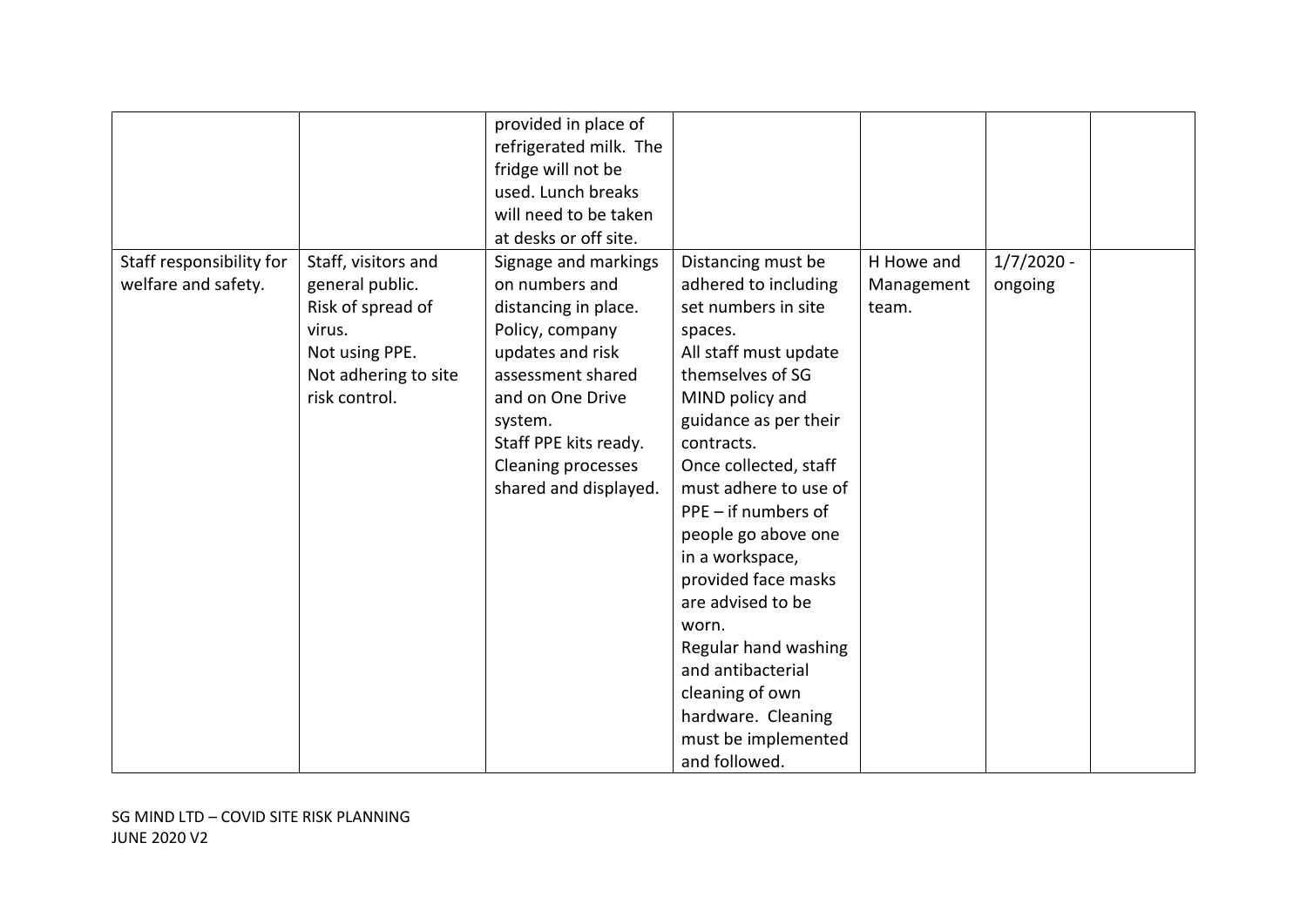| Fire Alarm | Procedure for all site   | Junction site meeting   | To be embed in site   | H Howe and | $1/7/2020 -$ |  |
|------------|--------------------------|-------------------------|-----------------------|------------|--------------|--|
|            | use in event of fire $-$ | point of the Cenotaph   | procedure and policy. | Management | ongoing      |  |
|            | manage distancing        | - Staff will ensure     | Site signage to be    | team.      |              |  |
|            | and contact.             | that all exit calmly    | updated on exiting    |            |              |  |
|            |                          | adhering to social      | the site managing     |            |              |  |
|            |                          | distancing asking staff | social distancing.    |            |              |  |
|            |                          | and or clients to use   |                       |            |              |  |
|            |                          | the perimeter of the    |                       |            |              |  |
|            |                          | Cenotaph as guidance    |                       |            |              |  |
|            |                          | on space.               |                       |            |              |  |

| Gloucestershire                                                                                                                                                                                                                                                                         |
|-----------------------------------------------------------------------------------------------------------------------------------------------------------------------------------------------------------------------------------------------------------------------------------------|
|                                                                                                                                                                                                                                                                                         |
| <b>Section 2</b>                                                                                                                                                                                                                                                                        |
| Service delivery is planned to restart face to face work<br>on Thursday $9^{th}$ July 2020 for service area - Self<br>Harmony to reduce risk of escalation in specific service<br>area to Secondary care, to reduce client risk, to reduce<br>waiting list. See risk assessment below - |
| The Junction main communal area and client entrance<br>on Commercial Road.                                                                                                                                                                                                              |
|                                                                                                                                                                                                                                                                                         |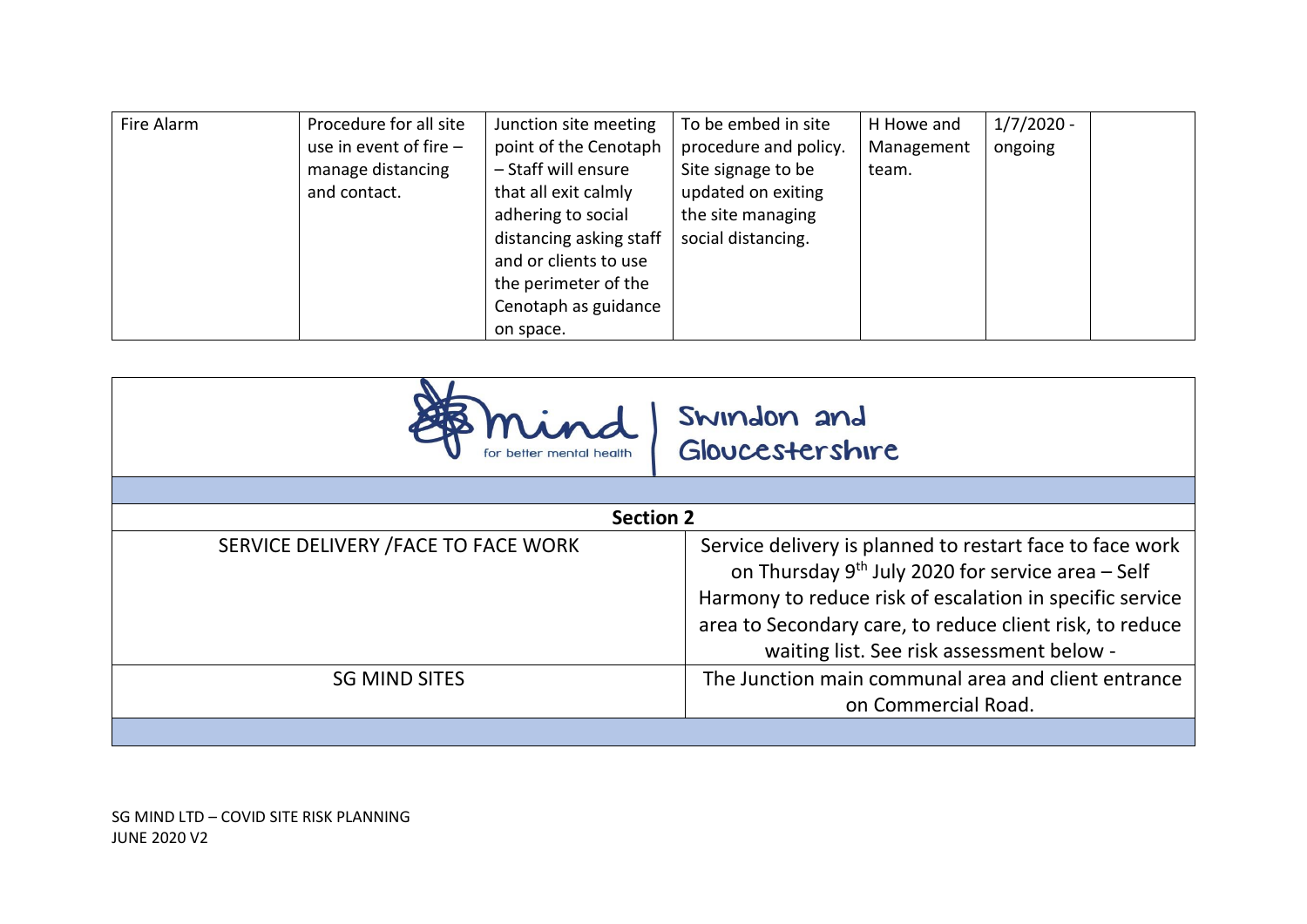|                        | THE JUNCTION CLIENT FACE TO FACE RISK ASSESMENT |                         |                         |               |                         |             |  |
|------------------------|-------------------------------------------------|-------------------------|-------------------------|---------------|-------------------------|-------------|--|
| What are the           | Who might be                                    | What are you already    | What further action     | Who needs to  | When by?                | <b>Date</b> |  |
| hazards?               | harmed and how?                                 | doing to control the    | do you need to take     | carry out the | (Date)                  |             |  |
|                        |                                                 | risks?                  | to control the risks?   | action?       |                         | complete    |  |
| Clients at increased   | Clients and staff due                           | Before coming to site,  | Ensure regular          | Service       | From 9 <sup>th</sup> of |             |  |
| risk of spreading or   | to client lack of                               | staff will assess       | guidance is checked     | delivery      | July or when            |             |  |
| contracting the virus. | understanding or                                | clients over the        | with staff team.        | team,         | face to face            |             |  |
|                        | following of service                            | phone and talk          | Ensure VIEWS system     | Line          | work                    |             |  |
|                        | procedures and or                               | though the measures     | is updated for each     | managers      | commences.              |             |  |
|                        | boundaries.                                     | in place to protect     | client on measures      |               |                         |             |  |
|                        |                                                 | and reduce risk of      | taken.                  |               |                         |             |  |
|                        |                                                 | spread of virus. Staff  | Ensure follow up call   |               |                         |             |  |
|                        |                                                 | will make clients       | is made to client after |               |                         |             |  |
|                        |                                                 | aware that a            | service use to assess   |               |                         |             |  |
|                        |                                                 | temperature check       | if there is any         |               |                         |             |  |
|                        |                                                 | will be done on entry   | increased risk after    |               |                         |             |  |
|                        |                                                 | to the site and clients | initial face to face    |               |                         |             |  |
|                        |                                                 | will be asked to go     | work.                   |               |                         |             |  |
|                        |                                                 | home with a             |                         |               |                         |             |  |
|                        |                                                 | recommendation to       |                         |               |                         |             |  |
|                        |                                                 | self-isolate if their   |                         |               |                         |             |  |
|                        |                                                 | temperature check is    |                         |               |                         |             |  |
|                        |                                                 | above the               |                         |               |                         |             |  |
|                        |                                                 | Government guidance     |                         |               |                         |             |  |
|                        |                                                 | of 37.8 degrees         |                         |               |                         |             |  |
|                        |                                                 | Celsius.                |                         |               |                         |             |  |
|                        |                                                 | Clients will be made    |                         |               |                         |             |  |
|                        |                                                 | aware of distancing     |                         |               |                         |             |  |
|                        |                                                 | and expected to         |                         |               |                         |             |  |
|                        |                                                 | follow this. Clients    |                         |               |                         |             |  |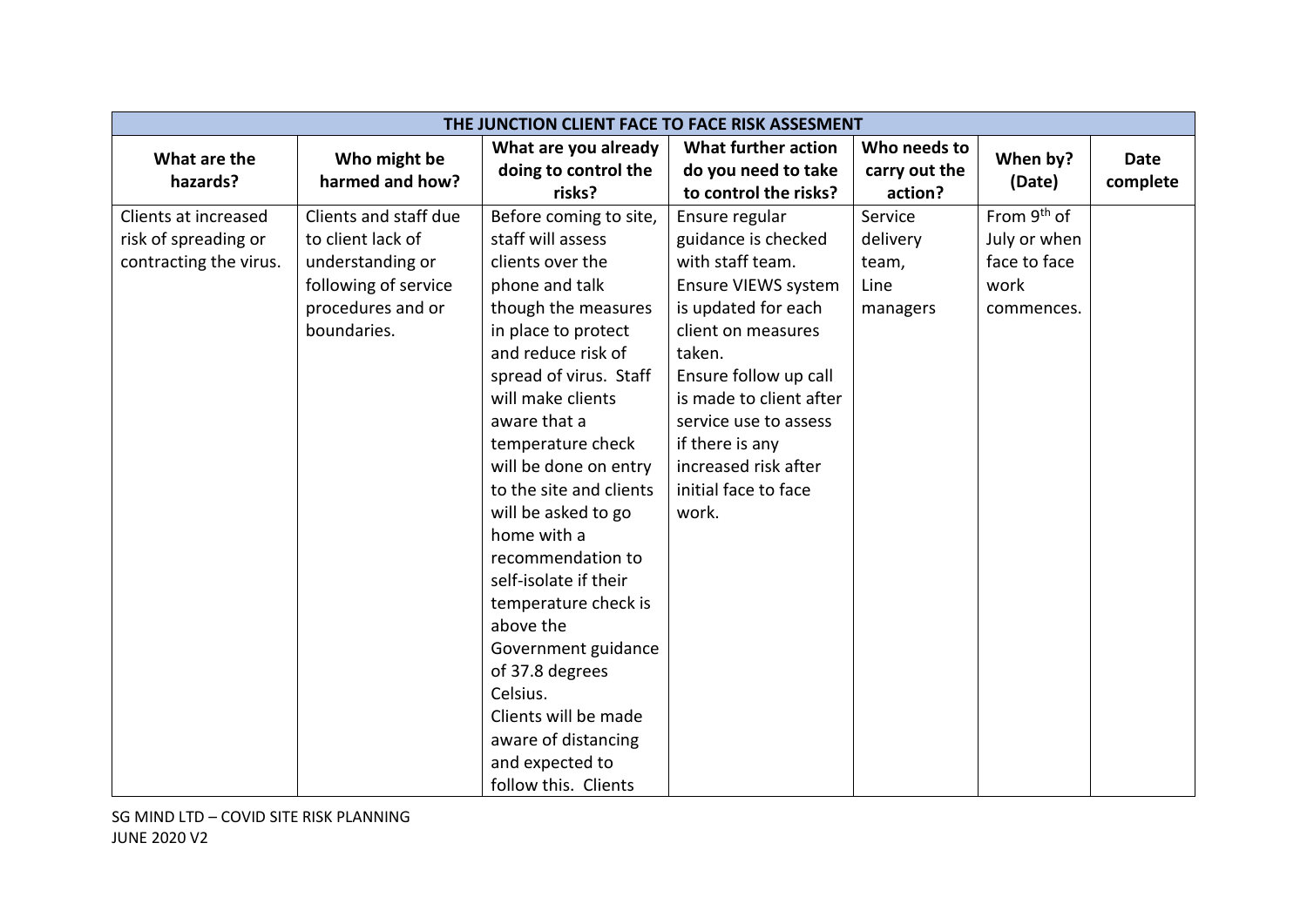|  | will be made aware      |  |  |
|--|-------------------------|--|--|
|  | that staff will be      |  |  |
|  | wearing PPE that        |  |  |
|  | includes a clear full-  |  |  |
|  | face visor to avoid     |  |  |
|  | restriction of facial   |  |  |
|  | communication.          |  |  |
|  | On arrival at site $-$  |  |  |
|  | Clients will be asked   |  |  |
|  | to wash or sanitise     |  |  |
|  | their hands.            |  |  |
|  | Clients will be offered |  |  |
|  | to wear a full-face     |  |  |
|  | visor or clinical face  |  |  |
|  | mask and disposable     |  |  |
|  | gloves.                 |  |  |
|  | Standard behavioural    |  |  |
|  | agreement will be       |  |  |
|  | made with clients.      |  |  |
|  | Clients will be asked   |  |  |
|  | to remove any PPE       |  |  |
|  | prior to using the      |  |  |
|  | toilet and put back on  |  |  |
|  | once exiting the toilet |  |  |
|  | to risk manage          |  |  |
|  | ligaturing in           |  |  |
|  | unmanaged space.        |  |  |
|  |                         |  |  |
|  |                         |  |  |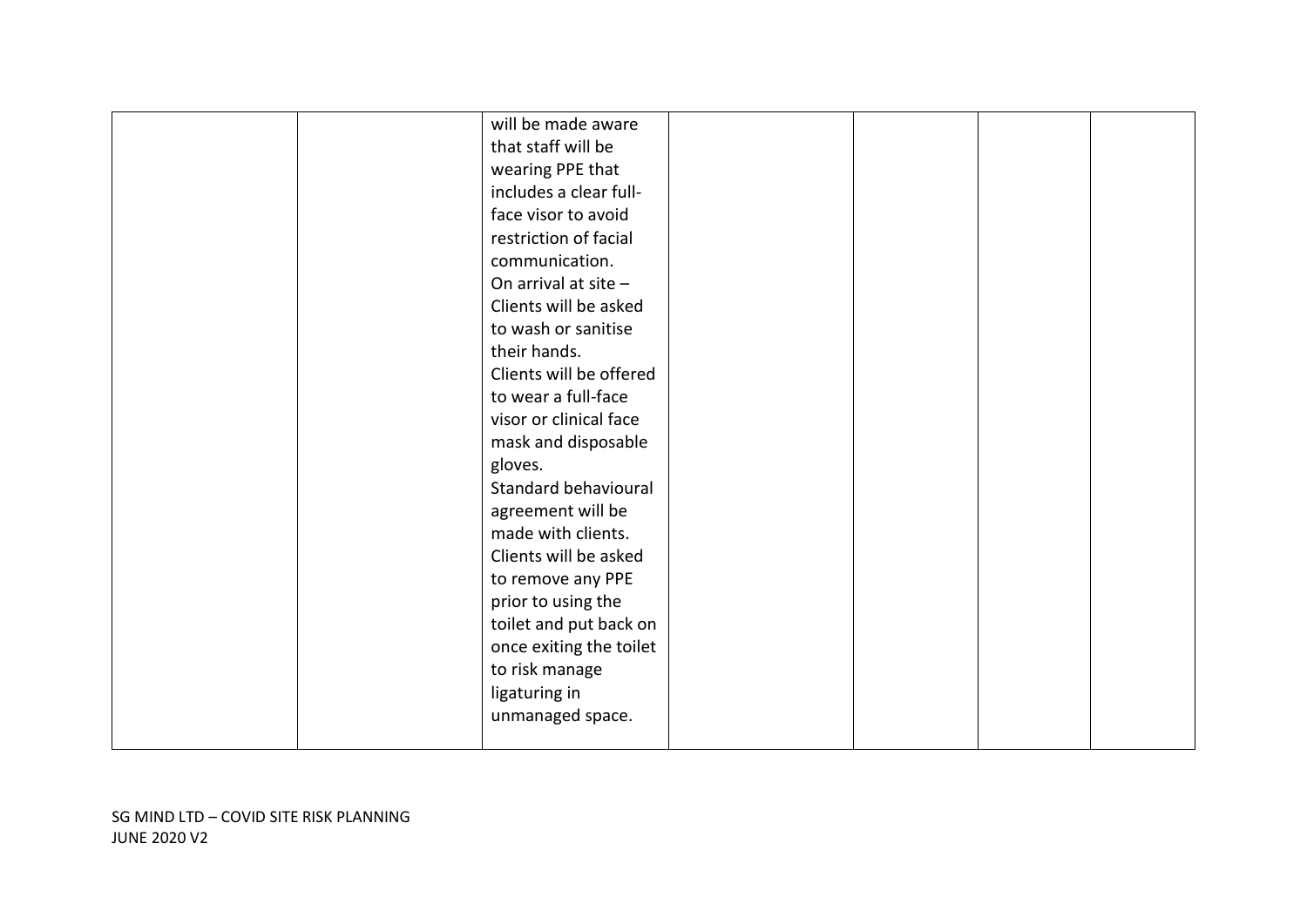| Contamination / risk | Client put at        | Client will be given     | Signage will be put on | Delivery staff | From 9 <sup>th</sup> of |  |
|----------------------|----------------------|--------------------------|------------------------|----------------|-------------------------|--|
| of virus spread via  | increased risk of    | ten-minute arrival       | external entrances to  | and            | July or when            |  |
| door entry systems.  | contamination from   | time slot where they     | make clients aware     | management     | face to face            |  |
|                      | contact of external  | will be greeted by       | and prevent touching   | team.          | work                    |  |
|                      | site fixtures on     | staff to avoid cross     | the entry system, the  |                | commences.              |  |
|                      | arrival.             | usage of door entry      | service contact        |                |                         |  |
|                      |                      | systems. If this slot is | number will be visible |                |                         |  |
|                      |                      | missed staff will call   | on the signage.        |                |                         |  |
|                      |                      | client to assess         | Ongoing                |                |                         |  |
|                      |                      | intention to keep        | management of site     |                |                         |  |
|                      |                      | appointment. The site    | controls.              |                |                         |  |
|                      |                      | door will be closed at   |                        |                |                         |  |
|                      |                      | this point until new     |                        |                |                         |  |
|                      |                      | time frame is agreed.    |                        |                |                         |  |
| Client wellbeing and | Increased anxiety /  | Staff will assess        | Pathway for clients to | Delivery staff | From 9 <sup>th</sup> of |  |
| comfort.             | stress due to new    | clients over the         | be embedded in         | and            | July or when            |  |
|                      | protective measures  | phone when booking       | service offer, to be   | management     | face to face            |  |
|                      | required in service  | appointment to           | shared with service    | team.          | work                    |  |
|                      | area.                | identify whether the     | delivery team.         |                | commences.              |  |
|                      | Increased anxiety in | client is needing to     |                        |                |                         |  |
|                      | risk of exposure to  | self-isolate or          |                        |                |                         |  |
|                      | virus.               | vulnerable               |                        |                |                         |  |
|                      |                      | Time will be allocated   |                        |                |                         |  |
|                      |                      | prior to coming to site  |                        |                |                         |  |
|                      |                      | to discuss new           |                        |                |                         |  |
|                      |                      | measures in place.       |                        |                |                         |  |
|                      |                      | Encouragement and        |                        |                |                         |  |
|                      |                      | empowerment to           |                        |                |                         |  |
|                      |                      | make own choice and      |                        |                |                         |  |
|                      |                      | plan on return to        |                        |                |                         |  |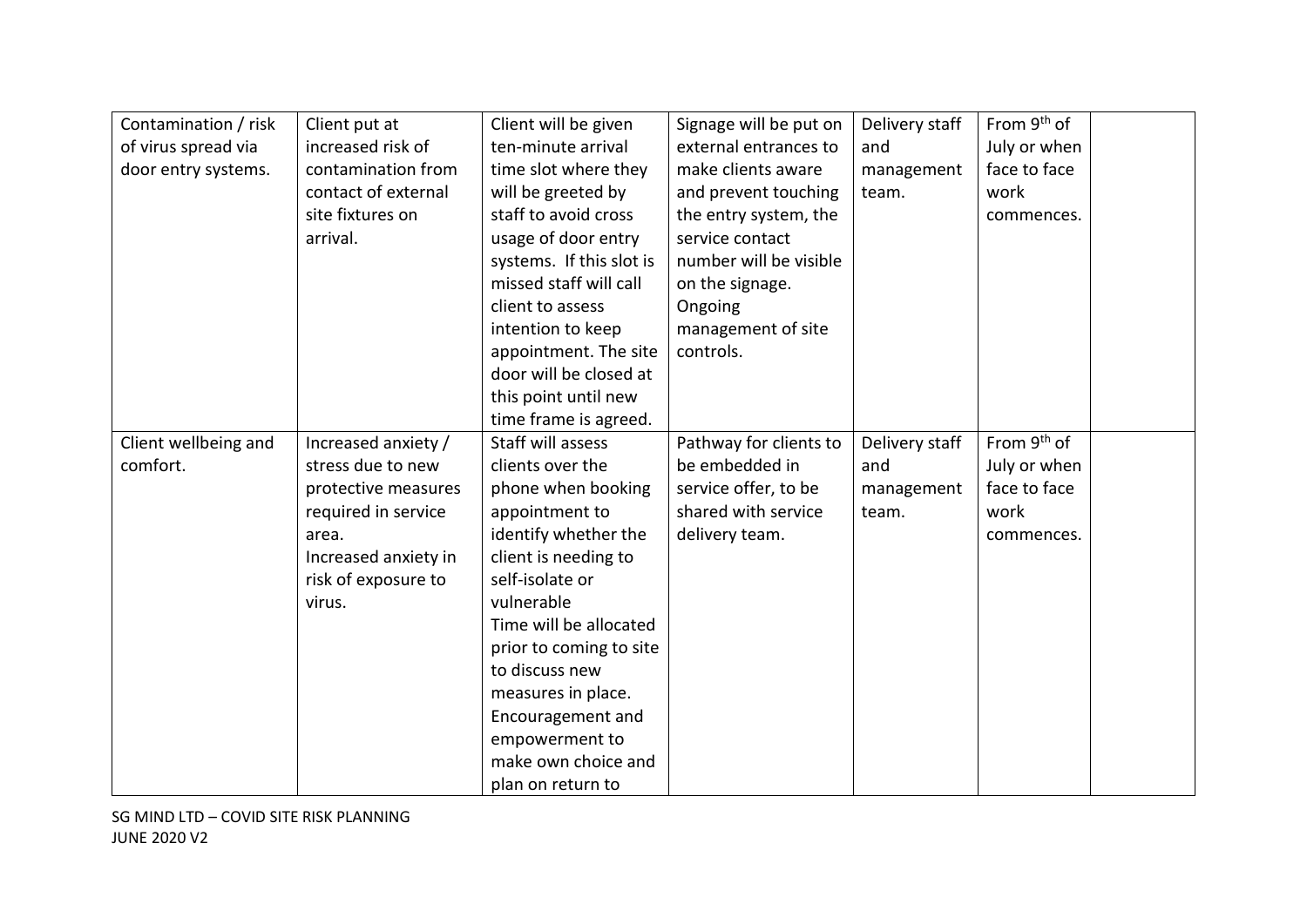|                   |                   | using services in<br>person.<br>Assurance that<br>optional PPE will be<br>provided on arrival<br>that includes $-$<br>Disposable gloves.<br>Hand sanitiser,<br>Disposable clinical<br>face masks,<br>Use of Full clear face<br>visor.<br>Clean and disinfected<br>environment.<br>Assurance of warm<br>welcome from SG<br>MIND Team. |                                            |                                              |                                                         |  |
|-------------------|-------------------|--------------------------------------------------------------------------------------------------------------------------------------------------------------------------------------------------------------------------------------------------------------------------------------------------------------------------------------|--------------------------------------------|----------------------------------------------|---------------------------------------------------------|--|
| <b>Client PPE</b> | Staff and clients | Staff will sterilise face<br>visors, and then place<br>in provided, labelled<br>boxes for 72 hours<br>before next use<br>(sterilise masks -<br>disinfectant spray and<br>cloths which will then<br>be disposed of, then<br>stored away)                                                                                              | Ongoing<br>management of site<br>controls. | Delivery staff<br>and<br>management<br>team. | From 9 <sup>th</sup> of<br>July or when<br>face to face |  |
| Refreshments      | Staff and clients | Clients will be offered<br>a drink of water on                                                                                                                                                                                                                                                                                       |                                            | Delivery staff<br>and                        | From 9 <sup>th</sup> of<br>July or when                 |  |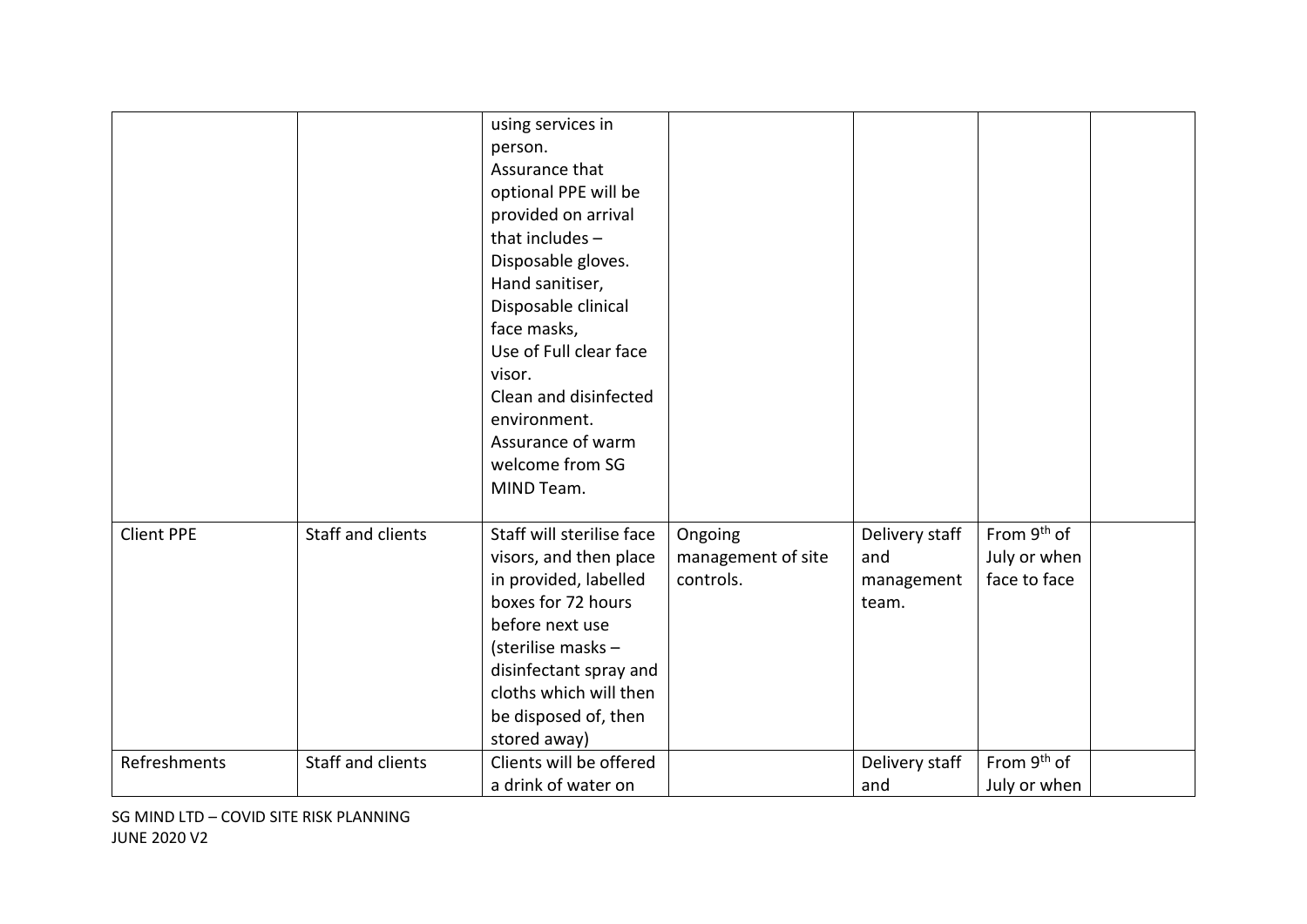|                |                   | arrival from the site   |                    | management     | face to face            |  |
|----------------|-------------------|-------------------------|--------------------|----------------|-------------------------|--|
|                |                   | water cooler in a       |                    | team.          | work                    |  |
|                |                   | disposable cup. No      |                    |                | commences.              |  |
|                |                   | other refreshments      |                    |                |                         |  |
|                |                   | will be offered or      |                    |                |                         |  |
|                |                   | allowed on site.        |                    |                |                         |  |
| Personal Items | Staff and clients | Prior to attending the  | Ongoing            | Delivery staff | From 9 <sup>th</sup> of |  |
|                |                   | site, clients will be   | management of site | and            | July or when            |  |
|                |                   | asked to only bring     | controls.          | management     | face to face            |  |
|                |                   | one small bag if        |                    | team.          | work                    |  |
|                |                   | required to hold        |                    |                | commences.              |  |
|                |                   | money, phone,           |                    |                |                         |  |
|                |                   | medication and other    |                    |                |                         |  |
|                |                   | personal items          |                    |                |                         |  |
|                |                   | needed. Clients will    |                    |                |                         |  |
|                |                   | be asked to keep this   |                    |                |                         |  |
|                |                   | with them at all        |                    |                |                         |  |
|                |                   | times, with the         |                    |                |                         |  |
|                |                   | exception of using the  |                    |                |                         |  |
|                |                   | toilet space - where    |                    |                |                         |  |
|                |                   | personal belongings     |                    |                |                         |  |
|                |                   | will be asked to be     |                    |                |                         |  |
|                |                   | left in storage box     |                    |                |                         |  |
|                |                   | with face mask or       |                    |                |                         |  |
|                |                   | visor if being used by  |                    |                |                         |  |
|                |                   | client - client will be |                    |                |                         |  |
|                |                   | made aware that the     |                    |                |                         |  |
|                |                   | storage box will be in  |                    |                |                         |  |
|                |                   | an area that is under   |                    |                |                         |  |
|                |                   | video surveillance to   |                    |                |                         |  |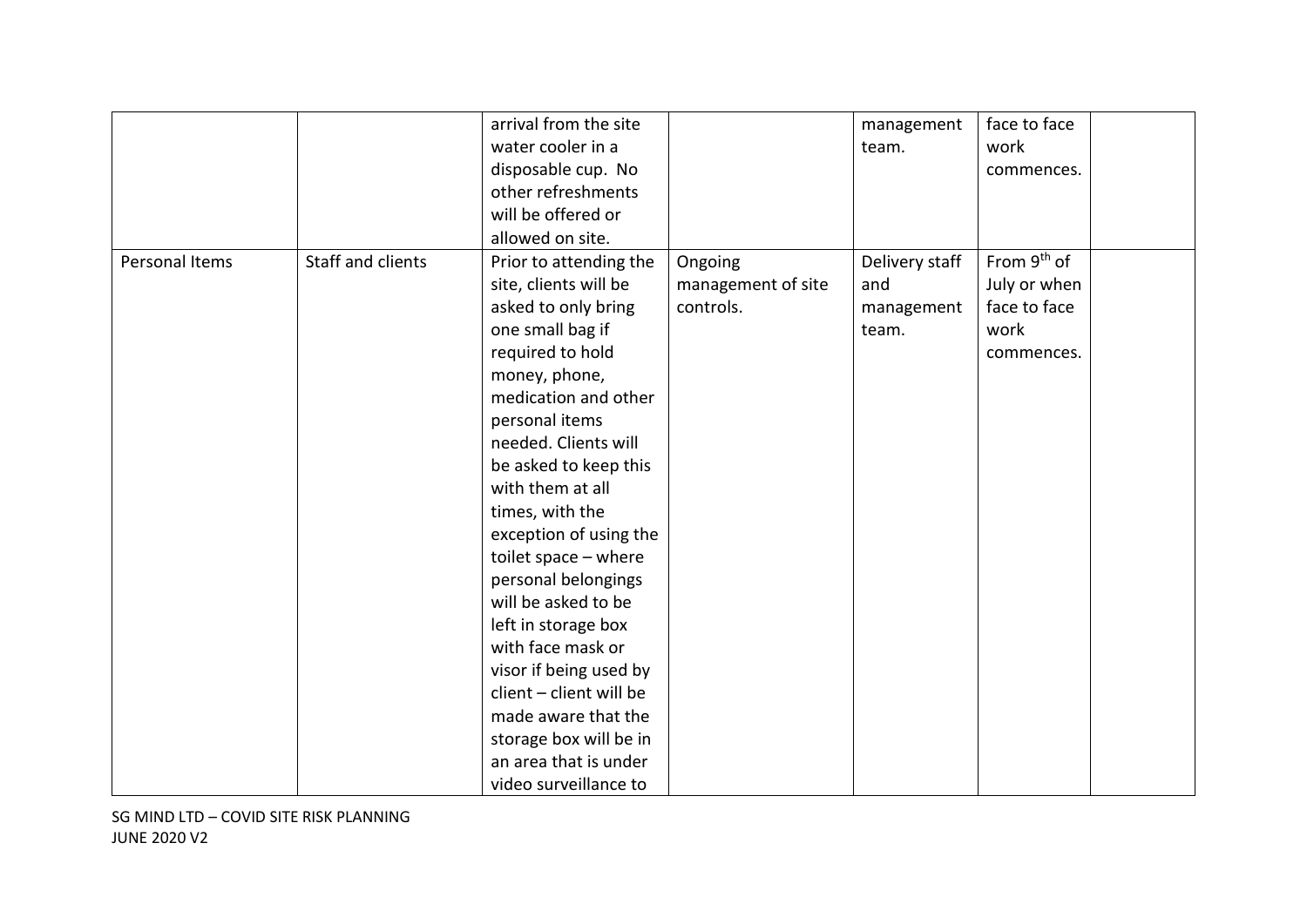|  | offer assurance and    |  |  |
|--|------------------------|--|--|
|  | mitigate accusation of |  |  |
|  | staff interference     |  |  |
|  | with client            |  |  |
|  | belongings.            |  |  |

**SG MIND COVID-19 Workplace Risk system** – Based on risk after control measures are implemented to be used by management team as site use returns.

\*a very low risk environment is likely to be home working or isolated, non-shared office working

| RISK ID        | <b>Risk Factors</b>                               | Low* | Standard | <b>Medium</b> | <b>High</b> |
|----------------|---------------------------------------------------|------|----------|---------------|-------------|
|                | Patient/Service User/Public Facing                |      |          |               |             |
| $\overline{2}$ | Ability to maintain social distancing at work >2m |      |          |               |             |
| 3              | Number of different people sharing the workplace  |      |          |               |             |